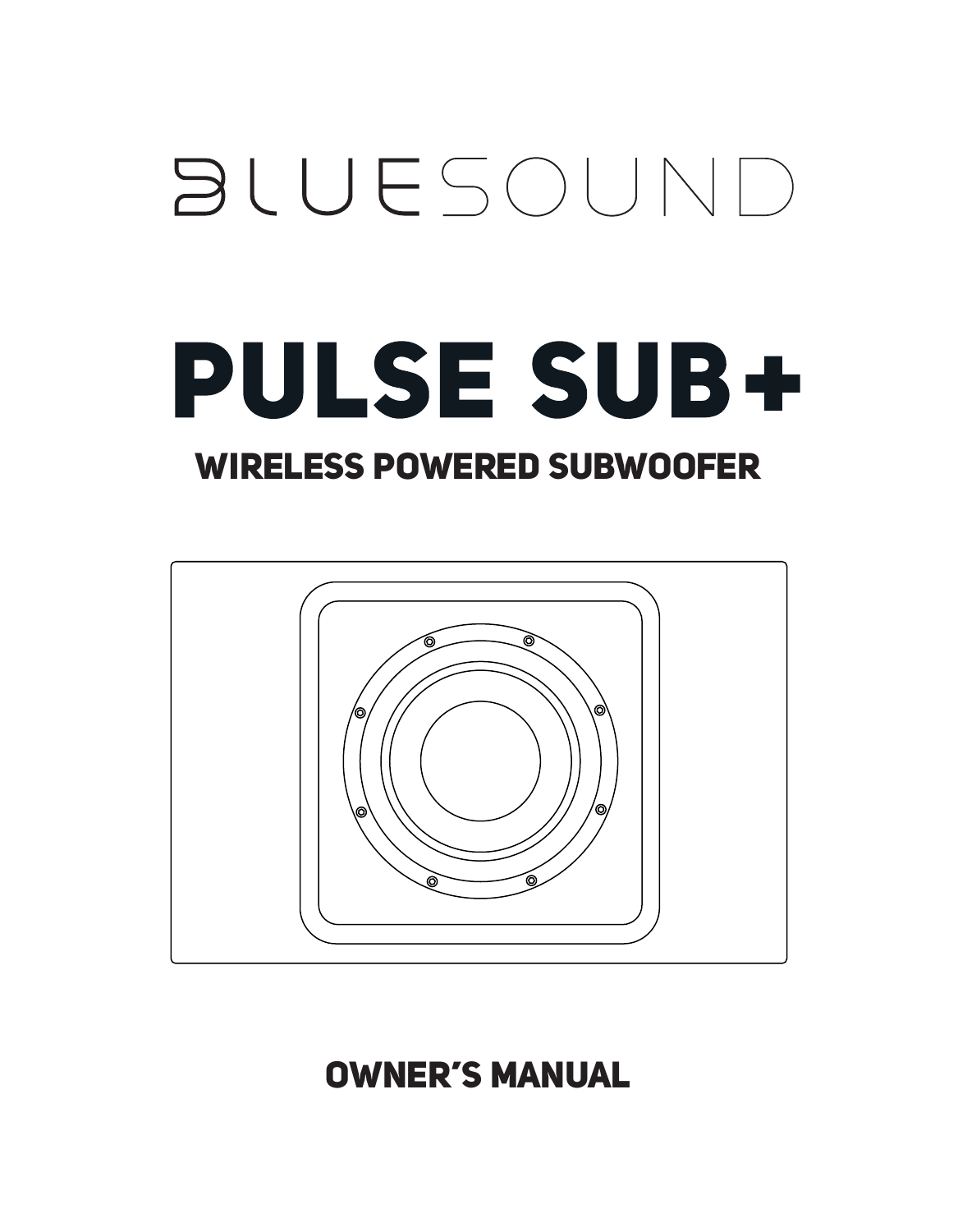## WELCOME TO #LIVINGHIFI

Thank you for purchasing your PULSE SUB+. It's the perfect addition to your wireless or wired Bluesound system. Created to be a modern, robust, and integral part of your listening experience, the SUB+ brings deep, tight, and expressive musicality to any Bluesound setup.

**JUST ADD BASS.** It's really that simple. Use the BluOS App to quickly setup and pair the SUB+. With BluOS onboard, you benefit from letting the world's leading hi-res multiroom system help you connect your SUB+ wirelessly to any other Bluesound Player, with simple and intuitive App controls for volume, crossover, and phase delay. Easy software control means better options and more precision as you dial in the best settings for your ideal listening experience.

**PLACE IT ANYWHERE.** We truly believe that a subwoofer doesn't have to be as large as the furniture you sit on. The SUB+ is a from-scratch design created to pair practicality and performance in one elegant product. The design approach focuses on maximum output from minimal footprint, built to blend into any room and any décor. The result is a sleek, compact, and incredibly versatile product that satisfies in both performance and aesthetics.

**ADD IT ALL UP.** When you add up the BluOS smarts, the 8" driver, the 150W Smart DSP Amplifer, and the versatility in placement and connection options, it's not hard to see the SUB+ as a fundamental addition to your entertainment setup. With tight, dynamic power and a depth that evokes pure emotion, listening to your favorite music, movies, shows, and videos has never felt so good.

This Owner's Manual will provide you a more detailed overview of PULSE SUB+ features. It also includes some troubleshooting tips and tricks and networking best practices. The Quick Setup Guide included with your SUB+ will help you get it on the network and paired with another Player.

If you need more help or information, please visit support.bluesound.com or send us an email at support@bluesound.com

### **Included Accessessories**



120V AC Power Cord

230V AC Power Cord



Magnetic Rubber Feet

Wall Mount Bracket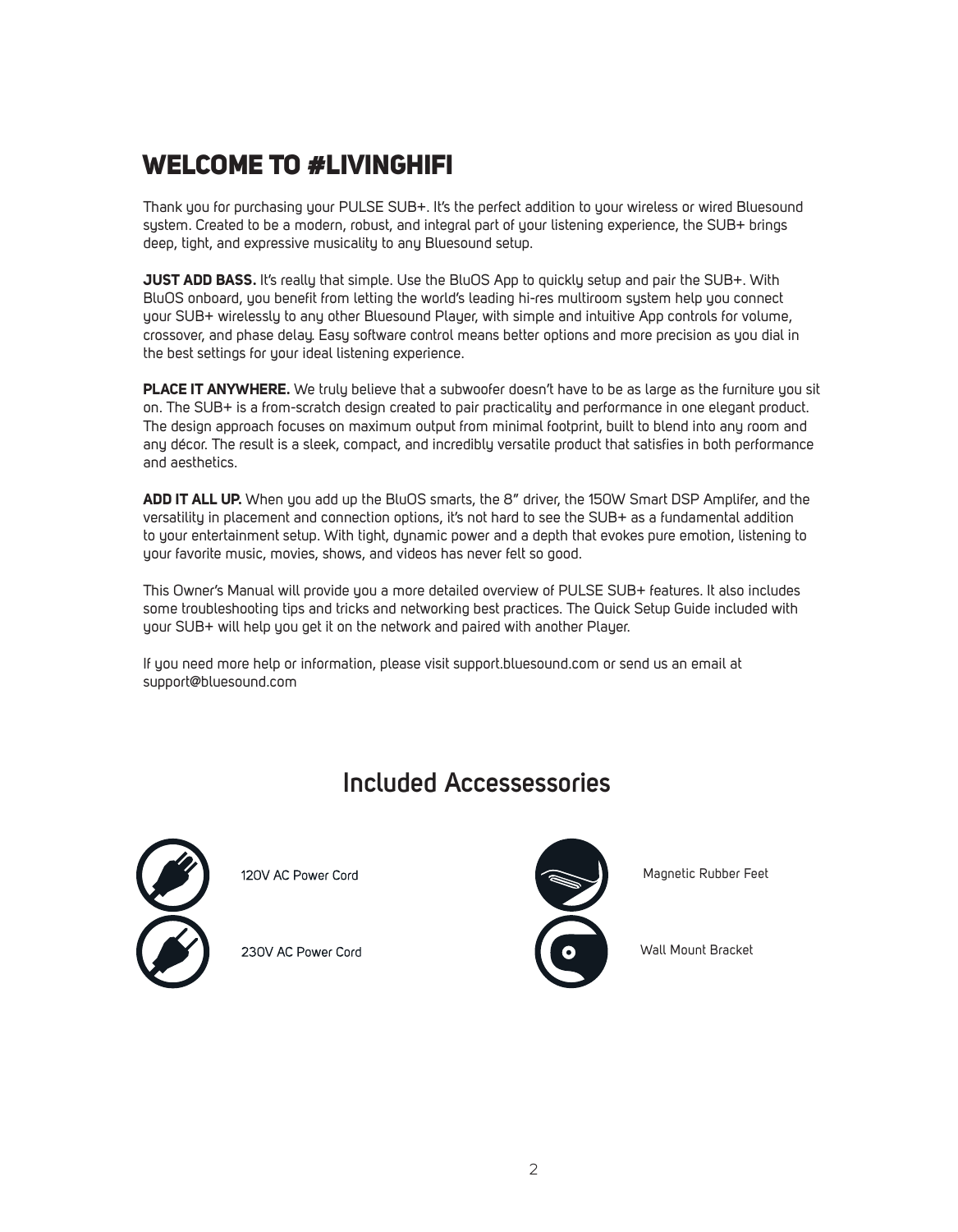

#### **1 STATUS INDICATOR**

Below is a table of the LED blink codes and their corresponding descriptions.

| <b>LED BLINK CODE</b>               | <b>DESCRIPTION</b>                                 |
|-------------------------------------|----------------------------------------------------|
| Short blue flash, then red          | Powering up, rebooting the unit                    |
| Solid green                         | Hotspot Mode                                       |
| Flashing green                      | Connecting to Network                              |
| Long blue flash, short purple flash | Connected to Network - ready to be paired          |
| White pulse                         | Software update available                          |
| Solid red                           | Upgrade mode                                       |
| Alternate flashing red and green    | Upgrading                                          |
| Flashing blue                       | Mute mode                                          |
| Solid blue                          | Connected to Network – ready to use with BluOS App |
| Flashing red                        | Factory reset in progress                          |
|                                     |                                                    |

**+/- VOLUME :** Toggle either button to vary volume level. When the SUB+ is network-paired to another Player, the **2**volume buttons act as a +/- dB trim in relation to the primary Player's volume level. When the SUB+ is not network-paired to another Player, the volume buttons control the full volume range of the SUB+.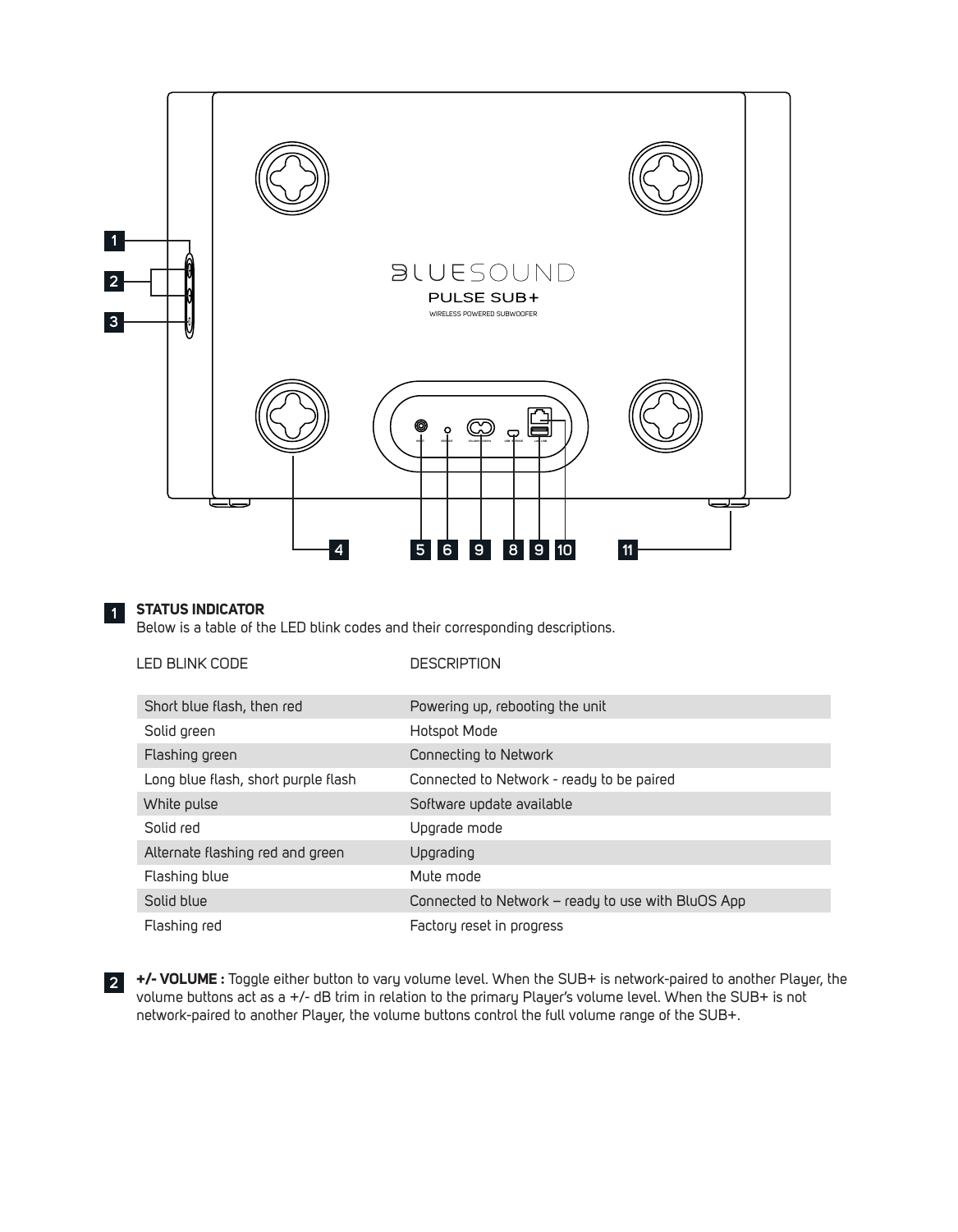#### **FUNCTION BUTTON : 3**

A) TOGGLE SUB ON/OFF: When the PULSE SUB+ is network-paired to another Player, pressing the Function Button once will toggle the Player's Subwoofer ON/OFF switch in the BluOS App. With the switch set to ON, a crossover is engaged: the SUB+ will handle the low frequency while the paired Player will handle the higher frequency content, as dictated by the crossover level. With the switch set to OFF, the crossover is disengaged and the paired Player handles the full frequency range. The SUB+ will be silent in this case. Note that using this toggle does not unpair the SUB+ from a Player. Further, this function does not work when multiple SUB+ are paired to a Player.

B) STANDBY: Press and hold the Function button for 5 seconds to place the SUB+ into Vacation Mode (0.5W Standby). In Vacation Mode, all network activity will cease and the subwoofer will not appear in the BluOS App. Press the Function button again to restore the SUB+ to Ready Mode.

C) UPGRADE MODE: To manually place the SUB+ into Upgrade Mode, first disconnect it from electrical power. Wait a moment, then reconnect power. Press and hold the Function button until the LED turns Green and then back to RED, then release. The LED will immediately turn Green and then back to Red. The SUB+ is now in Upgrade Mode. This is only necessary in specific cases with authorization from a Bluesound support representative.

D) FACTORY RESET – more information on Factory Reset is available on page 9 of this manual.

**MOUNTING FOOT :** The PULSE SUB+ can be placed in several orientations, including (but not limited to) laying flat on its back or mounted to the wall. The back panel Mounting Foot (x4) provides the necessary cushion to help prevent unwanted vibrations when the SUB+ is laying on its back. The Mounting Foot is also the attachment point for wall mounting; the shaped groove in the Mounting Foot slides onto the rubber foot on the supplied wall mount bracket and uses gravity to lock into place. **4**

**LOW/LINE LEVEL INPUT :** For connecting the PULSE SUB+ via wire to another Bluesound Player that has a wired SUB OUT, or alternatively to a separate component preamplifier, integrated amplifier, or receiver, at line level. **5**

**SERVICE :** Use the Service port in conjunction with USB (Type B Mini) to load firmware on the PULSE SUB+. This is not for consumer use. Only Authorized Bluesound Service personnel can access this USB port and Service control button. **6**

**AC MAINS INPUT :** Select the AC power cord appropriate for your region (included). Before connecting the plug to the wall outlet, firmly connect the other end of the AC power cord to the PULSE SUB+ AC Mains input socket. Never force the plug into a wall outlet. An adaptor may be necessary in certain regions. Always disconnect the plug from the wall outlet first, before disconnecting the cable from the SUB+ AC Mains input socket. **7**

**USB (TYPE B) :** Use the Service port in conjunction with USB (Type B Mini) to load firmware on the PULSE SUB+. **8** This is not for consumer use. Only Authorized Bluesound Service personnel can access this USB port and Service control button.

**USB (TYPE A) :** Use the USB (Type A) port for manual software upgrades. This is only necessary in specific cases with **9** authorization from the Bluesound Support Crew.

**LAN PORT :** The LAN port connection is used with an Ethernet cable (not provided) for network connection and **10** control. This is an optional connection since the PULSE SUB+ can be connected to the network through Wi-Fi. If you are using wired Ethernet for network, connect one end of the Ethernet cable to the SUB+ LAN port, and the other end directly to your router or switch.

**MAGNETIC RUBBER FEET :** When the PULSE SUB+ is placed in a standing position, use the supplied magnetic rubber feet (x2) to help prevent unwanted vibrations. The magnets are mounted inside the cabinet of the SUB+. Simply place the magnetic rubber feet near the required location and they will snap into place. **11**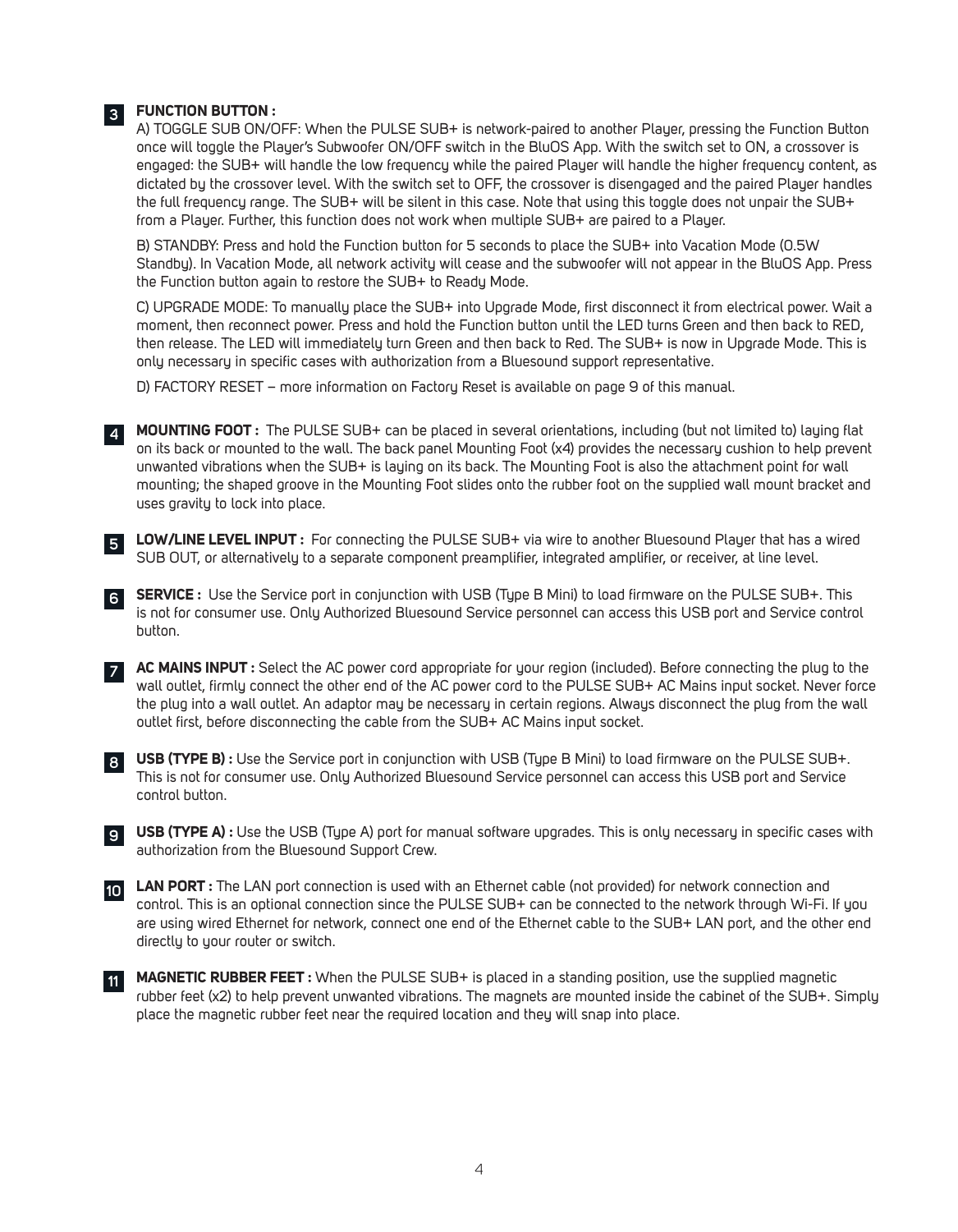#### CHOOSE PLACEMENT

#### **Room Acoustics**

If you are critical about low-frequency response, there's quite a bit of useful experimentation you can do, especially in combination with the crossover, level, and phase controls of the PULSE SUB+.

Begin by considering the size of the listening room. The larger the volume of air a speaker must move, the more acoustic output is required to achieve the sound levels you want. In smaller rooms, sound attenuation tends to be offset by reinforcement from wall reflections. In larger spaces, sound has to travel to reach the reflecting surfaces and then to your ears, which means it has to be louder to begin with.

After size, the most important aspect of a listening room is its shape. In any room, sound reflects off the walls, ceiling, and floor. If the distance between two opposite parallel surfaces is a simple fraction of the wavelength of a particular frequency, notes of that frequency will bounce back and forth in perfect phase—an effect called a standing wave or room mode. At some point in the room, this note will be reinforced substantially; at others it will cancel out almost entirely. If the prime listening seat is placed at either of these locations, the note will be a horrible boom or virtually non-existent. Almost all rooms are susceptible to some standing waves at low frequencies, but careful positioning of the speakers and the listening seat can minimize the effects. The only way to find out what works best is by experimentation. Positioning of a bass speaker has almost no impact on imaging, so the PULSE SUB+ can be positioned almost anywhere.

#### **Subwoofer Placement**

The loudest bass output from a subwoofer comes from corner placement. The outward flaring of walls from a corner focuses low frequencies, giving them no place to go but toward the listener.

If you are seated in a null spot where sound from the PULSE SUB+ is cancelled or diminished by outof-phase reflections, you will have to move either the subwoofer or your listening position until you get the desired bass. Adjusting the phase control 180 degrees may make a difference, especially if the null is a product of cancellations caused by interaction with low frequencies from your main speaker(s). If the opposite is happening, where direct and reflected bass waves converge in phase and produce too strong a peak at your listening position, you can change position or change your sub's level control (or possibly the crossover frequency chosen).

The best method for positioning the PULSE SUB+ is to put it in your listening chair, then play music with lots of bass through the system (something with steady and obvious low frequencies). Move around the room and note where the bass sounds best; if you place the SUB+ in that location, you should get the same bass performance. This test only works if you have your ears at the same height as where the SUB+ will be, so you may have to get down low. A recommended starting point for placement would be in either of the front corners of the room.

#### **Multiple Subwoofers—Why Two Subs Are Better Than One**

Sometimes the listening room is not conducive to achieving satisfying amounts or quality of bass. There are rooms with troublesome dimensions, especially those that are more cubical. In such a case, two subwoofers placed carefully to work with each other are recommended to handle acoustical anomalies. This can also be applied when the problem is too much, or too uneven, bass. The overall system benefits from each subwoofer correcting the acoustic problems caused by the other.

A very good starting point for positioning two subwoofers is to place one each on the centre of opposing walls. Experimenting with positioning as previously described should be used for determining the location of the second subwoofer, except in this instance one is listening for the minimum amount of bass output.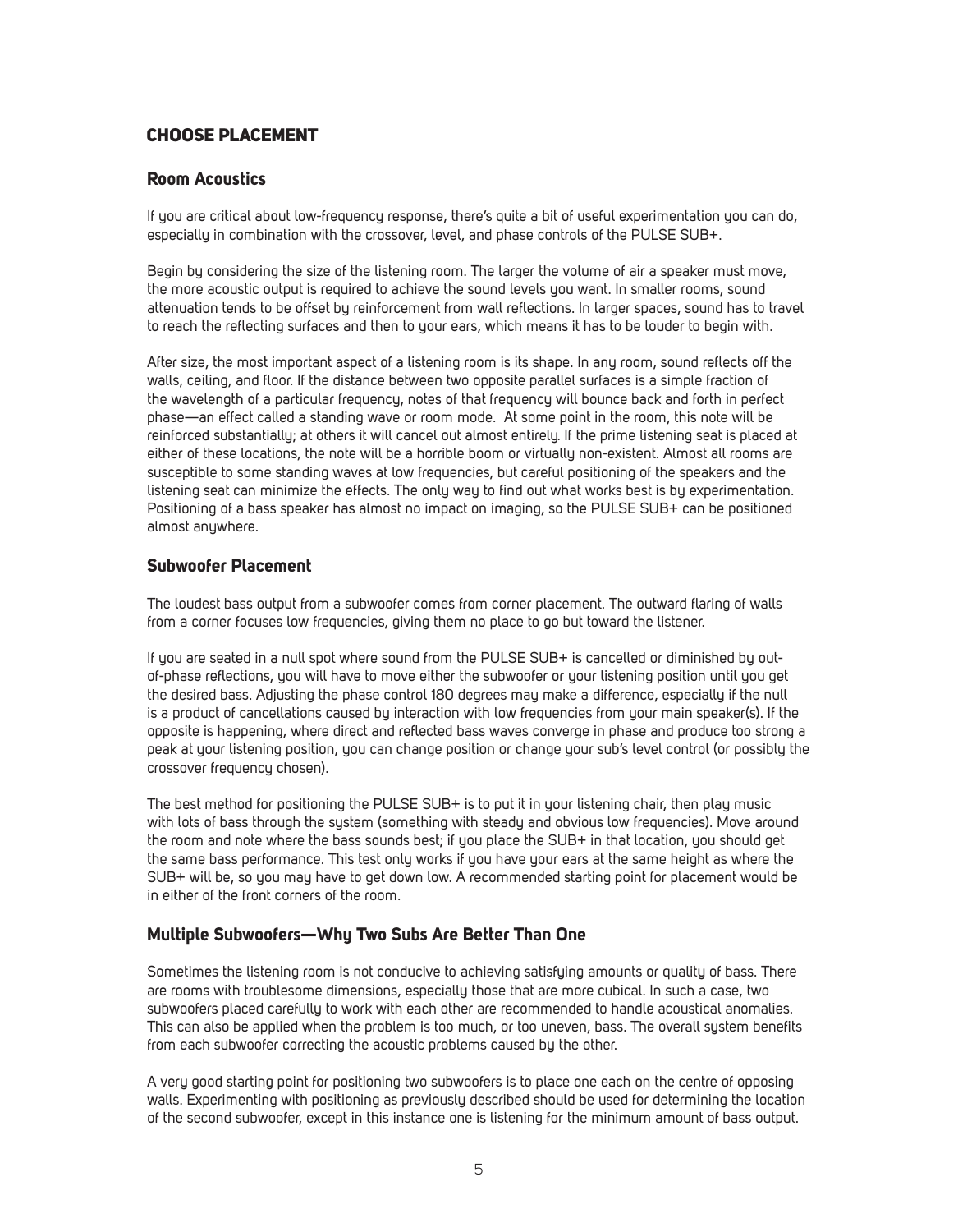#### **CONNECT FOR SOUND**

There are several ways to connect the PULSE SUB+ to your audio system.

#### **Wireless Connection**

The SUB+ is designed first and foremost as a wireless subwoofer solution to be used with other Bluesound Players. To use the SUB+ wirelessly, you need to connect it to your desired network. A simple App-based process will help you connect your SUB+ and pair it with another Bluesound Player.

Follow the steps in the Quick Setup Guide to get your SUB+ positioned and powered on. Open the BluOS App on your phone or tablet. In the right-hand Player Drawer, select Add A Player, and when prompted, select Add Subwoofer. Follow the guided wizard to add your SUB+ to the network via Wi-Fi and ensure it upgrades to the latest BluOS firmware. This can take a few minutes.

Once connected and updated, your SUB+ will show up as 'Unpaired' in the My Subwoofers section of the Player Drawer. The LED indicator on the SUB+ flashes long Blue and short Purple when it is on the network and ready to be paired. Select the Link/Pairing icon  $\mathcal{Z}$  to open the Pairing wizard and select the Player you want to pair with your SUB+.

The PULSE SUB+ is now paired and ready to use. You can access advanced audio controls through the Audio Settings menu of its paired Player.

#### **Wired Network Connection**

To use the PULSE SUB+ wired to your network, you need to connect it via Ethernet to your router or switch. An ethernet cable is not included in the box.

Follow the steps in the Quick Setup Guide to get your SUB+ positioned and powered on. Open the BluOS App on your phone or tablet. In the right-hand Player Drawer, select Add A Player, and when prompted, select Add Subwoofer. Follow the guided wizard to add your SUB+ to the network and ensure it upgrades to the latest BluOS firmware.

Once connected and updated, your SUB+ will show up as 'Unpaired' in the My Subwoofers section of the Player Drawer. The LED indicator on the SUB+ flashes long Blue and short Purple when it is on the network and ready to be paired. Select the Link/Pairing icon  $\mathcal{R}$  to open the Pairing wizard and select the Player you want to pair with your SUB+.

The PULSE SUB+ is now paired and ready to use. You can access advanced audio controls through the Audio Settings menu of its paired Player.

#### **Analog Low/Line Level Connection**

The PULSE SUB+ has been designed to allow you to use an analog RCA cable to connect for sound, instead of sending audio over your network. If you are using your SUB+ with a receiver or integrated amplifier with preamplifier outputs, or if you are using a separate preamplifier, the best connection is from the Preamplifier Output of your electronics to the RCA Input of the SUB+.

The SUB+ will work with a simple low/line level RCA. However, to pair with another Player and use the advanced audio controls via the BluOS App, you must connect it to the network via Ethernet or Wi-Fi, even if you will transmit audio to the SUB+ via RCA cable.

Please see the previous Wireless and Wired connection information for more details on setting up your subwoofer via WiFi or Ethernet.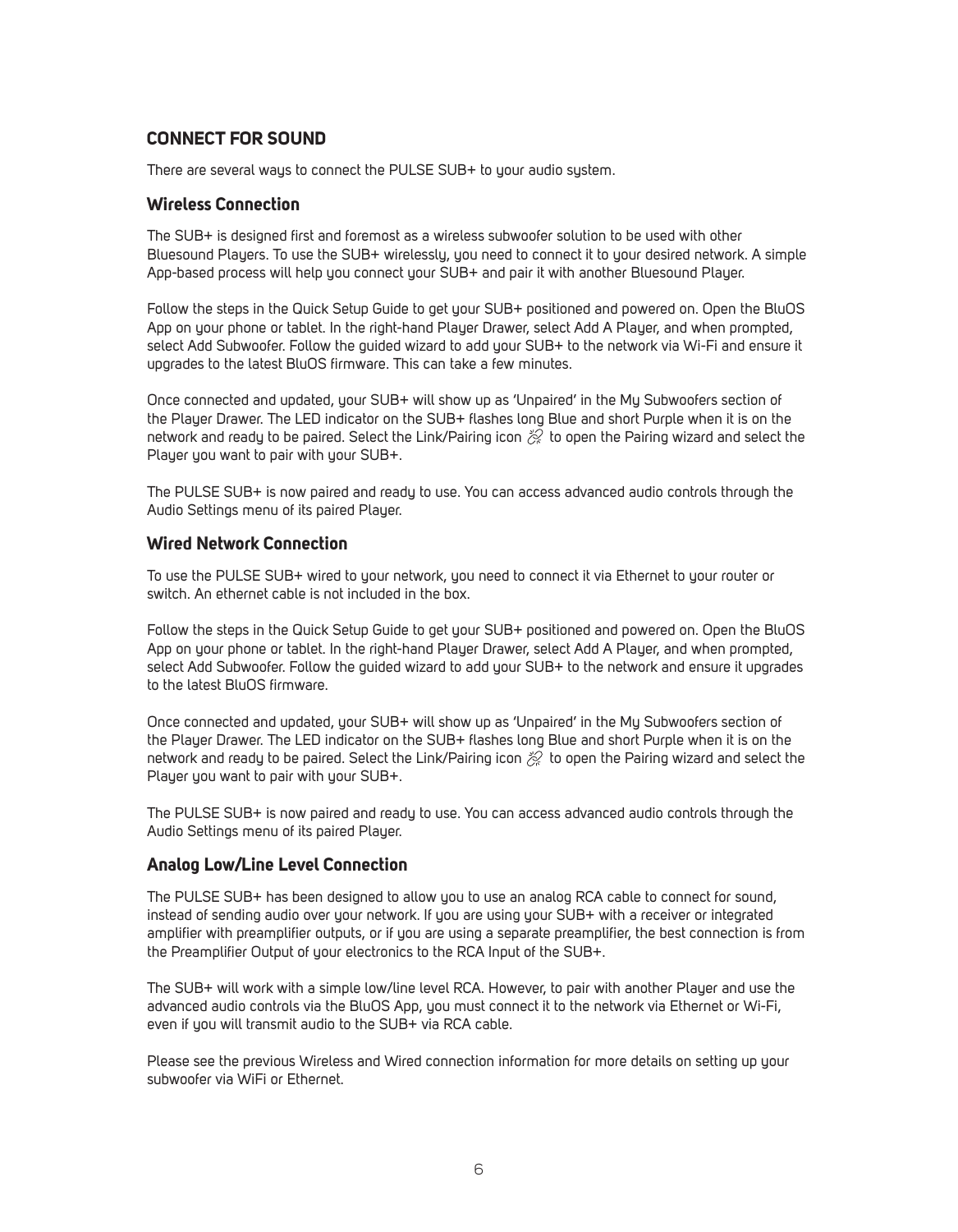#### **NEXT-LEVEL CALIBRATION**

The settings in the PULSE SUB+ have been set to default levels in order to work well with your Bluesound Player in most listening environments. However, you may still require some adjustments to the settings based on placement and personal preference.

The following procedure assumes your SUB+ is installed, connected to the network, and paired with a Player. If you are using the SUB+ as a non-networked, powered subwoofer, your ability to do next-level calibration will be limited.

With the Subwoofer audio settings menu open in the BluOS App, use these steps to fine-tune your subwoofer setup.

- 1. Set SUB+ volume to the lowest possible level. Set the crossover frequency to the lowest level, meaning the crossover slider is set all the way to the left side. Set any special audio features, bass and treble, or EQ controls on your paired Player to their nominal (midpoint or off) positions.
- 2. Play a familiar music source that includes substantial deep-bass content over an extended section.
- 3. Gradually turn up the volume of the SUB+ until you achieve natural balance between the subwoofer's deep-bass output and your speaker(s).
- 4. Gradually adjust the crossover up to reach the best mid-bass blend with your speaker(s). This will be the point at which the upper bass retains solid impact and fullness. Boom or muddiness is the result if the crossover is too high. A thin, 'reedy' quality to the mid-bass such as deep male voices (FM announcers; Darth Vader) is the result if the crossover is too low.
- 5. Toggle the Phase control between 0° and 180° several times, leaving it in the position that yields the fullest low to mid-bass output. You will now likely want to repeat steps 3 and 4 to check your subwoofer blend.

Cycling through steps 3 and 4 several times with slightly different settings of both the volume and crossover controls will help you get the most musical performance from your PULSE SUB+. The best combination is one that yields the most solid very-low bass sounds, without mid-bass boom or a gap in response between the SUB+ and other speaker(s).

The crossover and volume controls are interactive. Raising the latter while lowering the former can have the effect of extending deep-bass response somewhat, with a small sacrifice in overall loudness capability. In general, for well-recorded acoustic music the lowest crossover setting that still yields a smooth transition between subwoofer and the main speaker(s) is often the best choice, and will promote deeper low-bass extension.

Note: The PULSE SUB+ volume control is not intended as a bass boost or daily volume control. It is designed as a set-and-forget adjustment, and not for day-to-day use.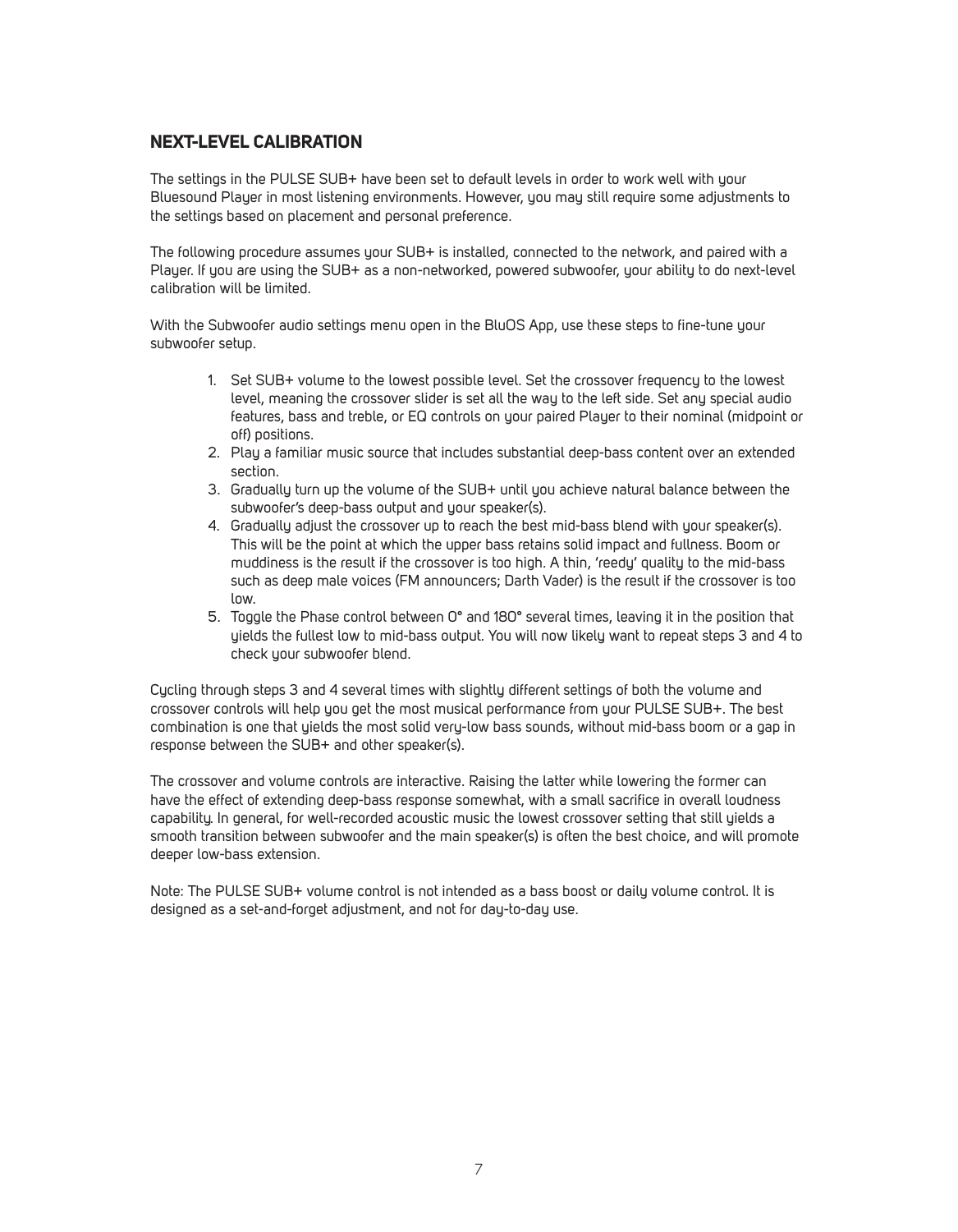#### **TROUBLESHOOTING**

| <b>Symptom</b>   | <b>Action</b>                                                                                                                                                                                                                                                                                                                                                                                                                                              |
|------------------|------------------------------------------------------------------------------------------------------------------------------------------------------------------------------------------------------------------------------------------------------------------------------------------------------------------------------------------------------------------------------------------------------------------------------------------------------------|
| No sound         | Ensure the power cord is connected to the subwoofer and plugged into a<br>live AC outlet.                                                                                                                                                                                                                                                                                                                                                                  |
|                  | The PULSE SUB+ utilizes signal sensing auto on/off circuitry. If no<br>signal is sent to the subwoofer, it will not power up. When using<br>the subwoofer output of a receiver or processor, no signal may be<br>immediately present in this output. The subwoofer will only power up<br>when bass signal appears at the subwoofer input.                                                                                                                  |
|                  | If the wireless connection or low level cable is poor or has been<br>severed, the subwoofer may not make a sound.                                                                                                                                                                                                                                                                                                                                          |
| Sounds distorted | Lower volume if the subwoofer begins to sound distorted to determine<br>if playback at a lower level solves the problem. If a slight reduction in<br>level solves the problem, then the subwoofer level was too high. If the<br>distorted sound remains at a low level, the driver may be damaged.                                                                                                                                                         |
| Hum              | Hum that appears when using the PULSE SUB+'s low level input(s)<br>is usually caused by using an inferior, damaged, exceptionally long<br>low level cable or cables routed near high current wiring/appliances.<br>Replace/shorten the low level cable connecting the subwoofer to the<br>source equipment (receiver or processor). Low level cable runs of longer<br>than 20 feet may require the use of a line driver (not available from<br>Bluesound). |

See your dealer if you require service. Authorized Bluesound dealers are equipped to handle almost all problems. You may locate your nearest Bluesound authorized dealer online at www.bluesound.com. If the problem is not resolved, please contact us, providing the model name, serial number, date of purchase, dealer name, and a full description of the problem.